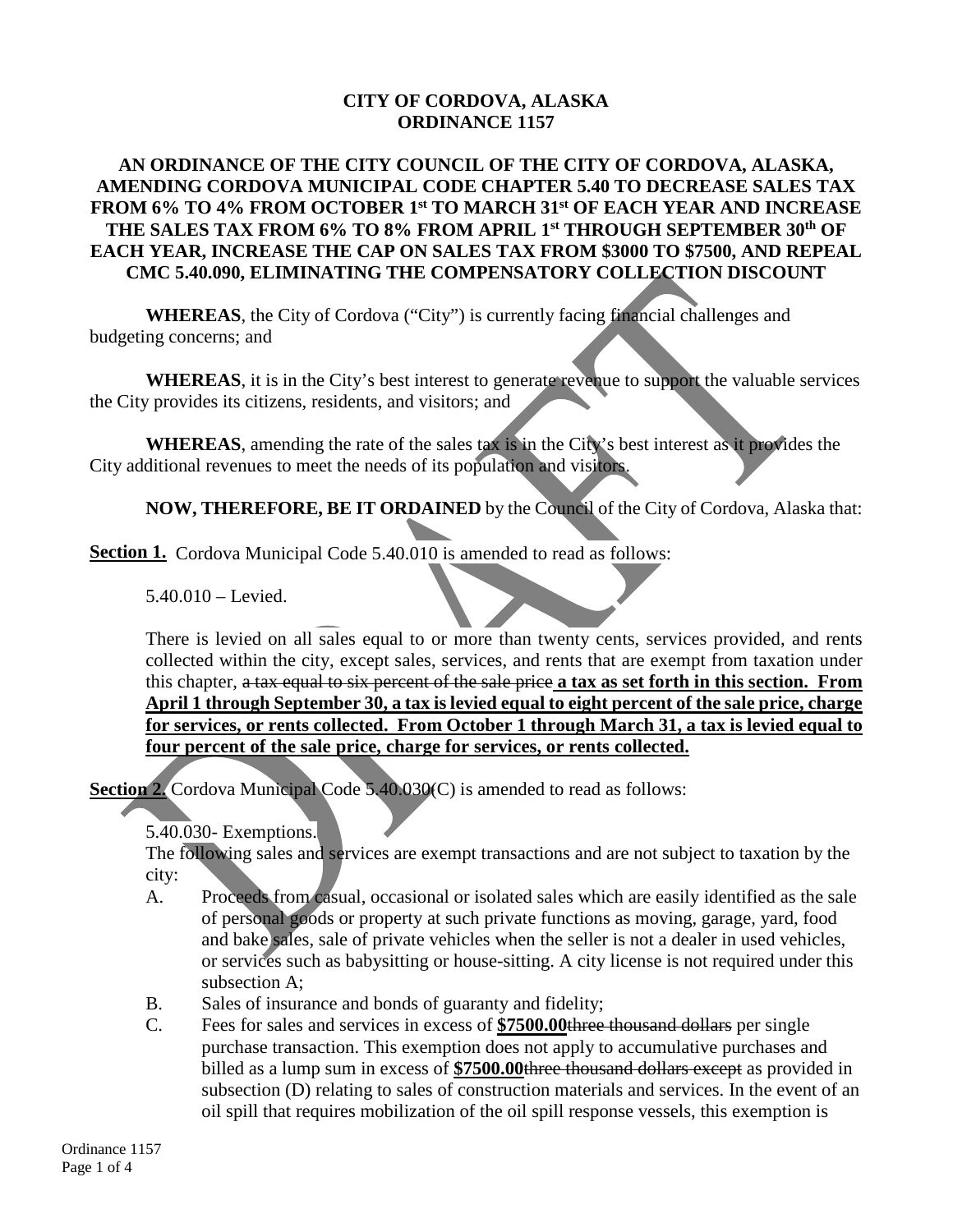automatically suspended for ninety days on all fees for sales and services commencing on the day of the oil spill;

- D. Sales of construction materials and services exceeding \$**7500.00**three thousand dollars for use in each construction project paid for by any one purchaser during any twelve consecutive month period; provided, that the purchaser has obtained a building permit from the city prior to the start of the project and all receipts for construction materials and services clearly show the building permit number. Construction materials are those items becoming a permanent part of the structure. Purchaser may pay all sales tax on such materials and services and may apply for a refund as set out in [Section 5.40.042] or may pre-pay applicable city sales tax in advance and receive an exemption card;
- E. Gross receipts or proceeds derived from servicing, freezing, storing, handling or wharfing of fisheries commodities awaiting shipment or in the process of being shipped;
- F. Gross receipts or proceeds derived from sales or services which the municipality is prohibited from taxing under the laws of the state, or under the laws and the Constitution of the United States, including but not limited to:
	- 1. Sales by the U.S. Postal Service,

2. Sales of any items purchased with food coupons, food stamps or other type of certificate issued under 7 U.S.C. Sections 2011-2025 (Food Stamp Act), 3. Purchases made under the authority of or made with any type of certificate issued pursuant to 42 U.S.C. Sections 1771-1789 (Child Nutrition Act of 1966), 4. Interstate sales,

5. Air transportation including that portion of any chartered fishing or hunting expedition which covers the cost of air transportation,

6. Gross receipts or proceeds derived from sales to the United States, state, city or any political department thereof;

- G. Gross receipts or proceeds from the transportation (including freight and shipping charges), loading, unloading or storing of cargo from marine vessels or aircraft in foreign, interstate or intrastate commerce;
- H. Services of a person licensed or certified by the state of Alaska as a doctor of medicine and surgery, a doctor of osteopathy and surgery, a doctor of veterinary medicine, a chiropractor, a dentist, a naturopath, an optometrist, an audiologist, a hospital, an occupational therapist, a physical therapist, a massage therapist or a licensed or practical nurse; provided, that the service is within the scope of the state license or certificate; I. Services of a person licensed or certified by the state of Alaska as a psychologist or psychological associate, a clinical social worker, an alcohol and drug counselor, or a marital and family therapist;
- J. Fees for supplies, equipment and services provided by a hospital, medical clinic or dental clinic for patient treatment including laboratory and x-ray services;
- K. Gross receipts or proceeds of the retail sale of prescription drugs;
- L. Sale of cemetery plots, caskets, funeral and burial related items and the services by a funeral home;
- M. Commissions received by travel agencies for their services that are not set by and billed by the travel agencies. Service charges set by and billed by the travel agencies are not exempt from taxation under this chapter;
- N. Dues or fees to clubs, labor unions or fraternal organizations;
- O. Fees and charges for extracurricular activities or events promoted or undertaken by educational or student organizations;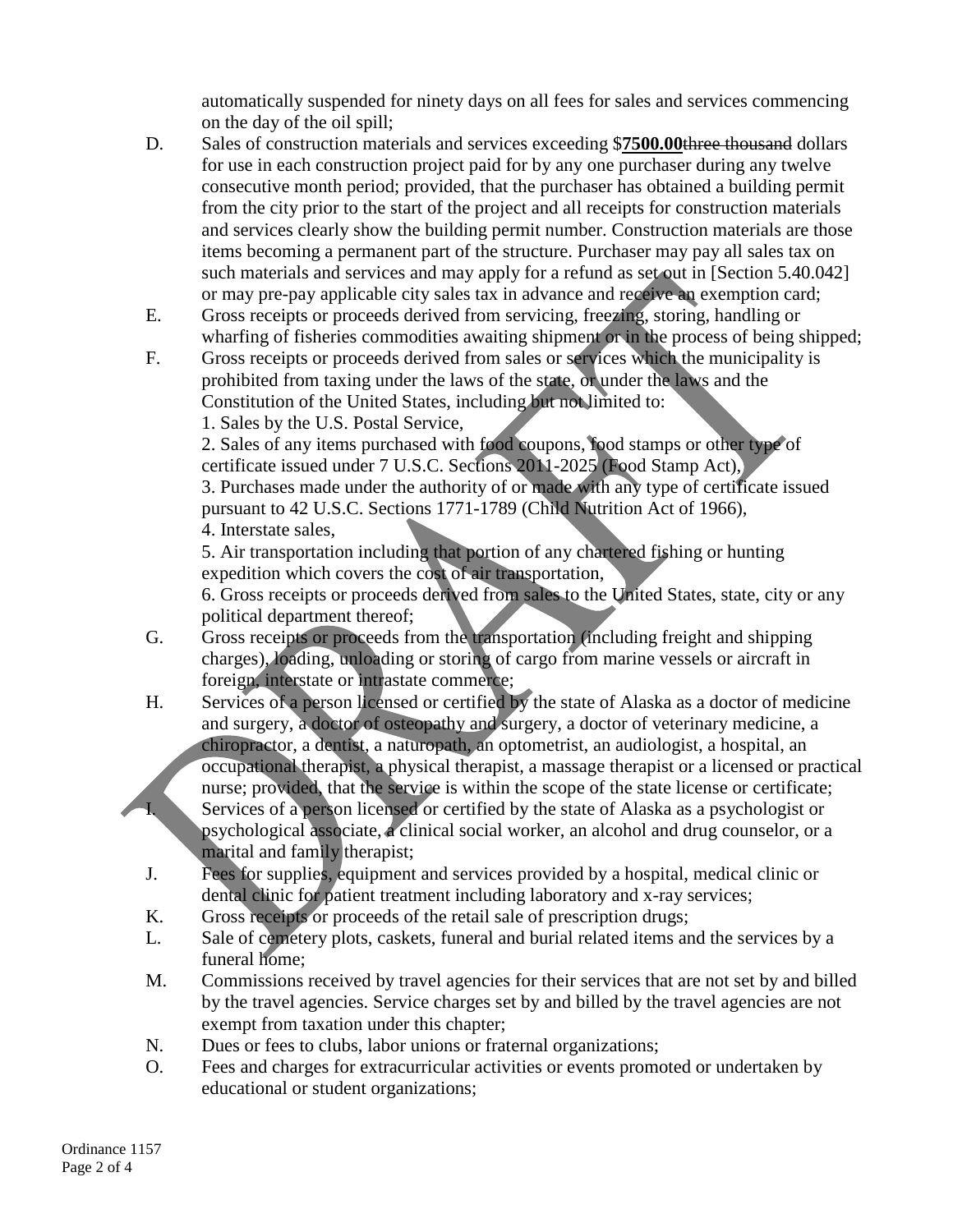- P. Sales by any student organization, parent/teacher organization or booster club recognized by the school or educational organization in which it operates, which proceeds are utilized to further the purposes for which the organization was formed;
- Q. Sales and services by schools or other educational organizations made in the course of their regular functions and activities, which proceeds are utilized to further the purposes for which such organization was formed;
- R. Sales of food at educational and hospital cafeterias and lunchrooms which are operated primarily for staff and/or students, and which are not operated for the purpose of sale to the general public for profit;
- S. Sales, services and rentals by or to religious organizations which have obtained a  $501(c)(3)$  or  $501(c)(4)$  exemption certificate from the Internal Revenue Service and which are made in the normal conduct of religious activity; provided, the income from the exempt transaction is also exempt from federal income taxation;
- T. Sales, services and rentals by or to scouting, 4H or similar youth organizations which have obtained a  $501(c)(3)$  or  $501(c)(4)$  exemption certificate from the Internal Revenue Service and which are made in the normal conduct of activity; provided, the income from the exempt transaction is also exempt from federal income taxation;
- U. Sales, services and rentals by or to benevolent or civic organizations which have obtained a  $501(c)(3)$  or  $501(c)(4)$  exemption certificate from the Internal Revenue Service and which are made in the normal conduct of activity; provided, the income from the exempt transaction is also exempt from federal income taxation and the income is donated to a charity. Such organizations shall pay the sales taxes at the time of purchase and shall apply to the city for a refund as provided in Section 5.40.040;
- V. Proceeds from contract services provided by a state-licensed child care contractor;
- W. Proceeds from contract services provided by a person for the purpose of taking temporary care of minors for another person;
- X. Proceeds from products sold as wholesale sales to businesses designated by the state of Alaska as wholesalers. These include the sales of goods, wares, or merchandise to a retail dealer, manufacturer, or contractor, for resale within the city as is or incorporated into a product or commodity to be sold by the dealer, manufacturer or contractor within the city, if the subsequent sale is subject to the city sales tax. In this connection a retailer must stock that merchandise for resale, display the same to the public and hold himself out as regularly engaged in the business of selling such products; Proceeds from products sold for resale:
	- 1. Sales of goods, wares or merchandise to a retail dealer, manufacturer or contractor, for resale within the city as is or incorporated into a product or commodity to be sold by the dealer, manufacturer or contractor within the city, if the subsequent sale is subject to the city sales tax. The product must be an item that is sold as part of the reseller's primary business and must be of such nature that it can be purchased by the general public in a transaction that is not dependent upon the purchase of another product or service,
	- 2. Goods, wares or merchandise that can be purchased only as part of a package purchase of services, such as a bed-and-breakfast or a fishing or hunting charter and not by the general public as separate and individual items are not exempt under this chapter,
	- 3. Food products that are purchased for resale must be purchased and sold as is or prepared in a kitchen that is DEC-certified in order to qualify for sales tax exemption. Proof of certification must be available upon request;